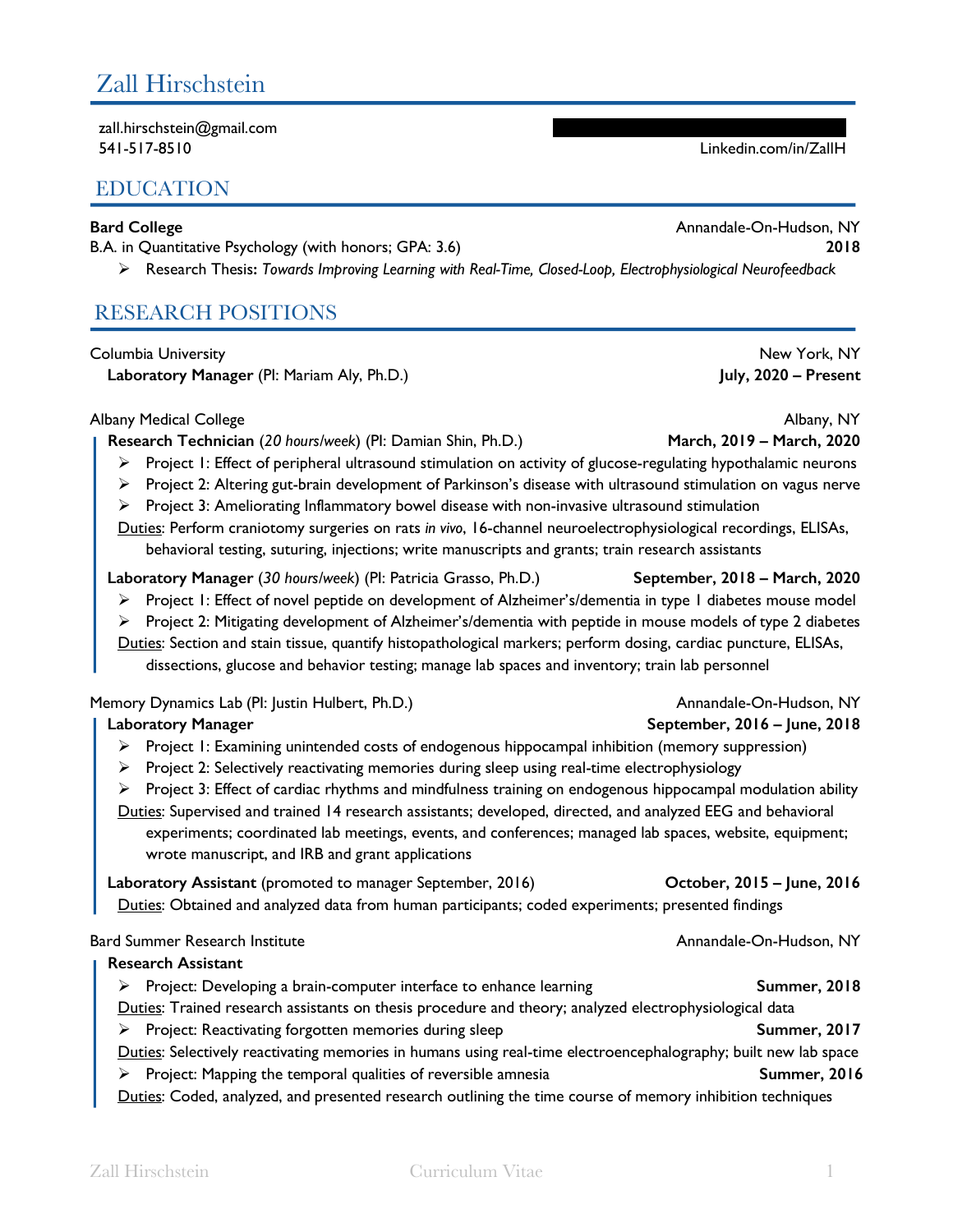## PEER-REVIEWED, ORIGINAL RESEARCH PUBLICATIONS

- 1) **Hirschstein, Z.**, Vanga, G. R., Wang, G., Novakovic, Z. M., & Grasso, P. (2020). MA-[D-Leu-4]-OB3, a Small Molecule Synthetic Peptide Leptin Mimetic, Improves Episodic Memory, and Reduces Serum Levels of Tumor Necrosis Factor-Alpha and Neurodegeneration in Mouse Models of Type 1 and Type 2 Diabetes Mellitus. Biochimica Et Biophysica Acta (BBA) - General Subjects. doi:10.1016/j.bbagen.2020.129697
- 2) **Hirschstein Z**., Novakovic Z.M., Grasso P. (2019). MA-[D-Leu-4]-OB3, a Small Molecule Synthetic Peptide Leptin Mimetic, Normalizes Glucose Tolerance and Episodic Memory in a Mouse Model of Type 2 Diabetes Mellitus and Alzheimer's Disease-Like Cognitive Impairment. International Journal of Peptide Research and Therapeutics. doi:10.1007/s10989-019-09995-0
- 3) Anderson B.M., **Hirschstein Z.**, Novakovic Z.M., Grasso P. (2019). MA-[d-Leu-4]-OB3, a Small Molecule Synthetic Peptide Leptin Mimetic, Mirrors the Cognitive Enhancing Action of Leptin in a Mouse Model of Type 1 Diabetes Mellitus and Alzheimer's Disease-Like Cognitive Impairment. International Journal of Peptide Research and Therapeutics. doi:10.1007/s10989-019-09929-w
- 4) Hulbert J.C., **Hirschstein Z.,** Brontë C.A.L., & Broughton E. (2017). Unintended side effects of a spotless mind: Theory and practice. Memory. doi:10.1080/09658211.2017.1354999

#### ORIGINAL RESEARCH PUBLICATIONS IN-PROGRESS

- 1) Akhtar K.\*, **Hirschstein Z.\*,** Iannilli E., Ravi M., Mikkilineni S., Chua F.Y., Watkins H., Ashe J., Puleo C., Kao T.J., Shin D.S. (Forthcoming: Submitted to Experimental Physiology). Non-invasive Focused Ultrasound Neuromodulation Ameliorates Symptoms in Rat Model of Inflammatory Bowel Disease. [\*co-first authors]
- 2) **Hirschstein Z.\***, Akhtar K.\*, Madhavan R., Kao T.J., Damaraju M., Barenboim L., Maietta T., Ashe J., Puleo C., Cotero V., Shin D.S. (Forthcoming: data analyzed; manuscript in progress). Coincident Changes in Blood Glucose Level and Paraventricular Nucleus Neuronal Spiking Activity in Response to Non-invasive Focused Ultrasound Application on Liver In Vivo. [\*co-first authors]
- 3) Sahai S., Effendi E., Mahoney E., Tucker H., Moolick B., Mamone G., Mikkilineni S., Gupta M., Nicholson A., **Hirschstein Z.**, Akhtar K., Molho E., Pilitsis J., Shin D.S., (Forthcoming: Submitted to Neuroscience Letters). Effects of Subthalamic Nucleus Deep Brain Stimulation on Neuronal Activity in the Substantia Nigra Pars Compacta in a Rat Model of Parkinson's Disease.
- 4) **Hirschstein Z.**, Wang A., Anderson B.M., Novakovic Z.M., Grasso P. (Forthcoming: Submitted to Peptides). MA- [D-Leu-4]-OB3, a Small Molecule Synthetic Peptide Leptin Mimetic, Improves Serum Lipid Profiles in Mouse Models of Type 1 and Type 2 Diabetes Mellitus.

#### **SKILLS**

#### **Non-Computational Research Skills:**

- Electrophysiology: EEG recording and signal processing, single- and multi-channel *in vivo* signal recording and processing (MAPs, Omniplex); event-related potentials (ERPs) and electrocardiography (ECG)
- Histology: Sectioning, staining, imaging; quantification (Neurolucida, ImageJ/FIJI) and analysis
- Behavior: Human behavioral paradigm (Think/No-Think, Stop-Signal, n-Back, Stroop Test, Visual Search; survey design) and rodent behavioral paradigm (Open Field, Sucrose Preference, Y-maze, Morris Water Maze, Novel Object Recognition, Limb-Use Asymmetry Test) design, execution, and analysis
- Animal: Rat/mice experience: dosing (intraperitoneal, subcutaneous, intracerebroventricular, oral gavage), craniotomy/stereotactic surgery, tissue collection (brain, colon, nerve, liver), suturing, trans-cardiac perfusion, exsanguination via cardiac puncture, euthanasia (thoracotomy, cervical dislocation)
- Analytics: General statistical proficiency, cell sorting/quantification, machine learning and signal processing
- Writing: IACUC (animal) and IRB (human) applications, grants (including 3 R01s), manuscripts, websites